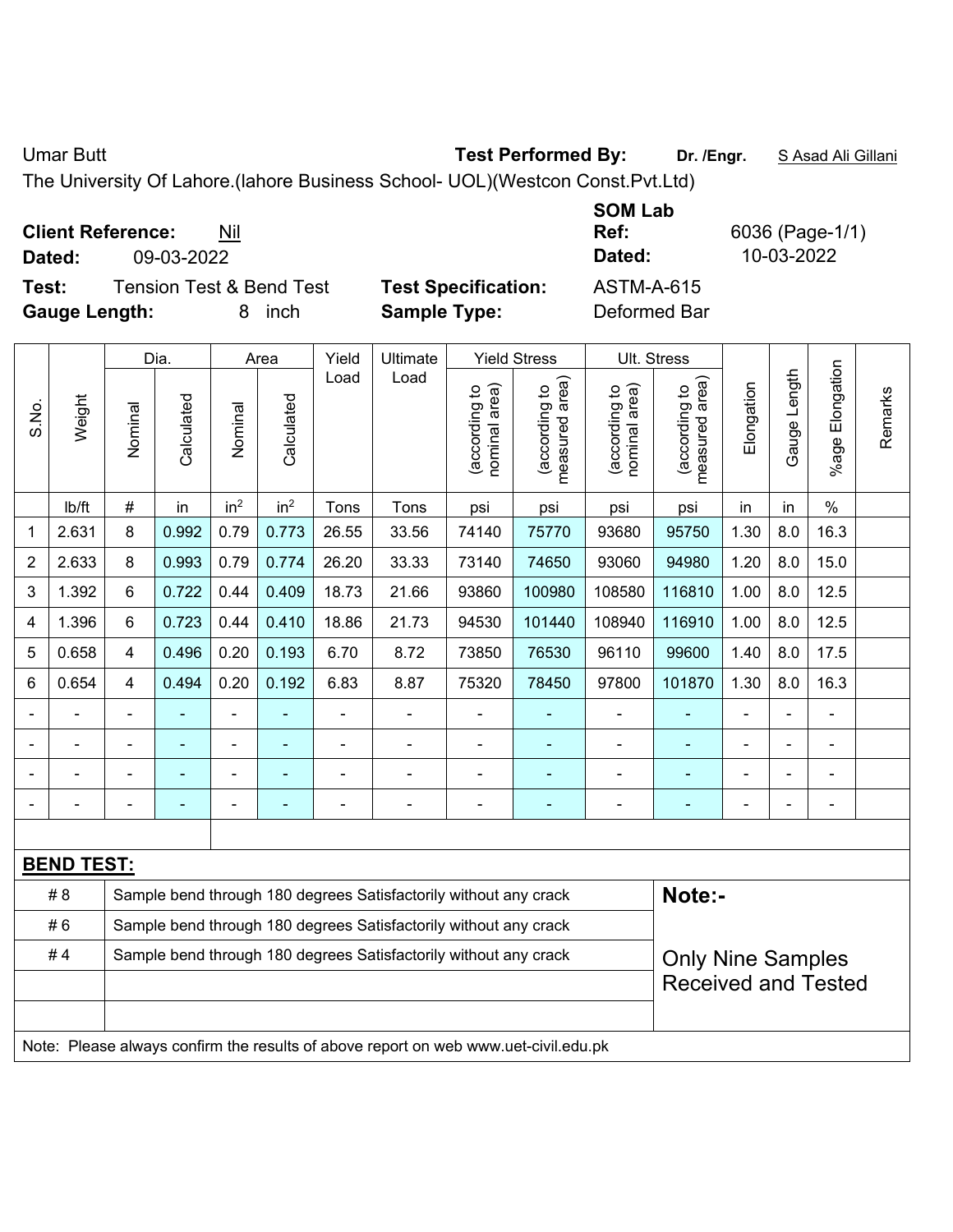Taslim Alam **Test Performed By: Dr. /Engr.** S Asad Ali Gillani

RE Zeroline Bridge,Kartarpur.(Const. Of Bridge At Zero line Kartarpur Sb Corridor)

## **Client Reference:** 4371/021/TA/01/020

**Dated:** 09-03-2022 **Dated:** 10-03-2022

**Test:** Tension Test & Bend Test **Test Specification:** ASTM-A-615 **Gauge Length:** 8 inch **Sample Type:** Deformed Bar (Nomi Steel)

**SOM Lab** 

**Ref:** 6037 (Page-1/1)

| Deformed Bar (Nomi Steel) |  |  |
|---------------------------|--|--|
|                           |  |  |

|                |                   |                | Dia.           |                 | Area            |                | Ultimate                                                                            | <b>Yield Stress</b>            |                                 |                                | Ult. Stress                     |                |                          |                          |         |
|----------------|-------------------|----------------|----------------|-----------------|-----------------|----------------|-------------------------------------------------------------------------------------|--------------------------------|---------------------------------|--------------------------------|---------------------------------|----------------|--------------------------|--------------------------|---------|
| S.No.          | Weight            | Nominal        | Calculated     | Nominal         | Calculated      | Load           | Load                                                                                | nominal area)<br>(according to | (according to<br>measured area) | (according to<br>nominal area) | (according to<br>measured area) | Elongation     | Gauge Length             | Elongation<br>$%$ age I  | Remarks |
|                | Ib/ft             | #              | in             | in <sup>2</sup> | in <sup>2</sup> | Tons           | Tons                                                                                | psi                            | psi                             | psi                            | psi                             | in             | in                       | $\frac{0}{0}$            |         |
| 1              | 2.630             | 8              | 0.992          | 0.79            | 0.773           | 25.28          | 33.59                                                                               | 70580                          | 72130                           | 93770                          | 95830                           | 1.40           | 8.0                      | 17.5                     |         |
| $\overline{2}$ | 2.604             | 8              | 0.987          | 0.79            | 0.765           | 25.08          | 33.13                                                                               | 70010                          | 72300                           | 92490                          | 95510                           | 1.50           | 8.0                      | 18.8                     |         |
| 3              | 0.674             | $\overline{4}$ | 0.502          | 0.20            | 0.198           | 5.98           | 9.38                                                                                | 65990                          | 66650                           | 103420                         | 104460                          | 1.00           | 8.0                      | 12.5                     |         |
| 4              | 0.668             | 4              | 0.500          | 0.20            | 0.196           | 5.93           | 9.40                                                                                | 65420                          | 66760                           | 103640                         | 105760                          | 1.00           | 8.0                      | 12.5                     |         |
|                |                   | $\blacksquare$ |                | ÷,              |                 | $\blacksquare$ | ÷,                                                                                  | ä,                             | $\blacksquare$                  | $\blacksquare$                 | $\blacksquare$                  | ä,             | Ĭ.                       | $\blacksquare$           |         |
|                | ÷,                | $\blacksquare$ | $\blacksquare$ | $\blacksquare$  |                 | $\blacksquare$ | ÷                                                                                   | $\blacksquare$                 | ÷                               | $\blacksquare$                 | $\blacksquare$                  | $\blacksquare$ | $\overline{\phantom{a}}$ | $\blacksquare$           |         |
|                | $\blacksquare$    | $\blacksquare$ | $\blacksquare$ | $\blacksquare$  | $\blacksquare$  | ÷              | ä,                                                                                  | $\blacksquare$                 | ٠                               | $\blacksquare$                 | $\blacksquare$                  | $\blacksquare$ |                          | $\blacksquare$           |         |
|                |                   |                |                | $\blacksquare$  |                 |                | $\overline{a}$                                                                      | ÷                              | $\blacksquare$                  | $\blacksquare$                 | ۰                               |                |                          | ÷                        |         |
|                |                   |                |                |                 |                 |                | ÷                                                                                   | ä,                             |                                 | $\blacksquare$                 | $\blacksquare$                  |                |                          |                          |         |
|                |                   | $\blacksquare$ | $\blacksquare$ | $\blacksquare$  |                 | Ē,             | $\blacksquare$                                                                      | $\overline{\phantom{a}}$       | $\blacksquare$                  | $\blacksquare$                 | ٠                               | $\blacksquare$ | ÷                        | $\overline{\phantom{a}}$ |         |
|                |                   |                |                |                 |                 |                |                                                                                     |                                |                                 |                                |                                 |                |                          |                          |         |
|                | <b>BEND TEST:</b> |                |                |                 |                 |                |                                                                                     |                                |                                 |                                |                                 |                |                          |                          |         |
|                | #8                |                |                |                 |                 |                | Sample bend through 180 degrees Satisfactorily without any crack                    |                                |                                 |                                | Note:-                          |                |                          |                          |         |
|                | #4                |                |                |                 |                 |                | Sample bend through 180 degrees Satisfactorily without any crack                    |                                |                                 |                                |                                 |                |                          |                          |         |
|                |                   |                |                |                 |                 |                |                                                                                     |                                |                                 |                                | <b>Only Six Samples</b>         |                |                          |                          |         |
|                |                   |                |                |                 |                 |                |                                                                                     |                                |                                 |                                | <b>Received and Tested</b>      |                |                          |                          |         |
|                |                   |                |                |                 |                 |                | Note: Please always confirm the results of above report on web www.uet-civil.edu.pk |                                |                                 |                                |                                 |                |                          |                          |         |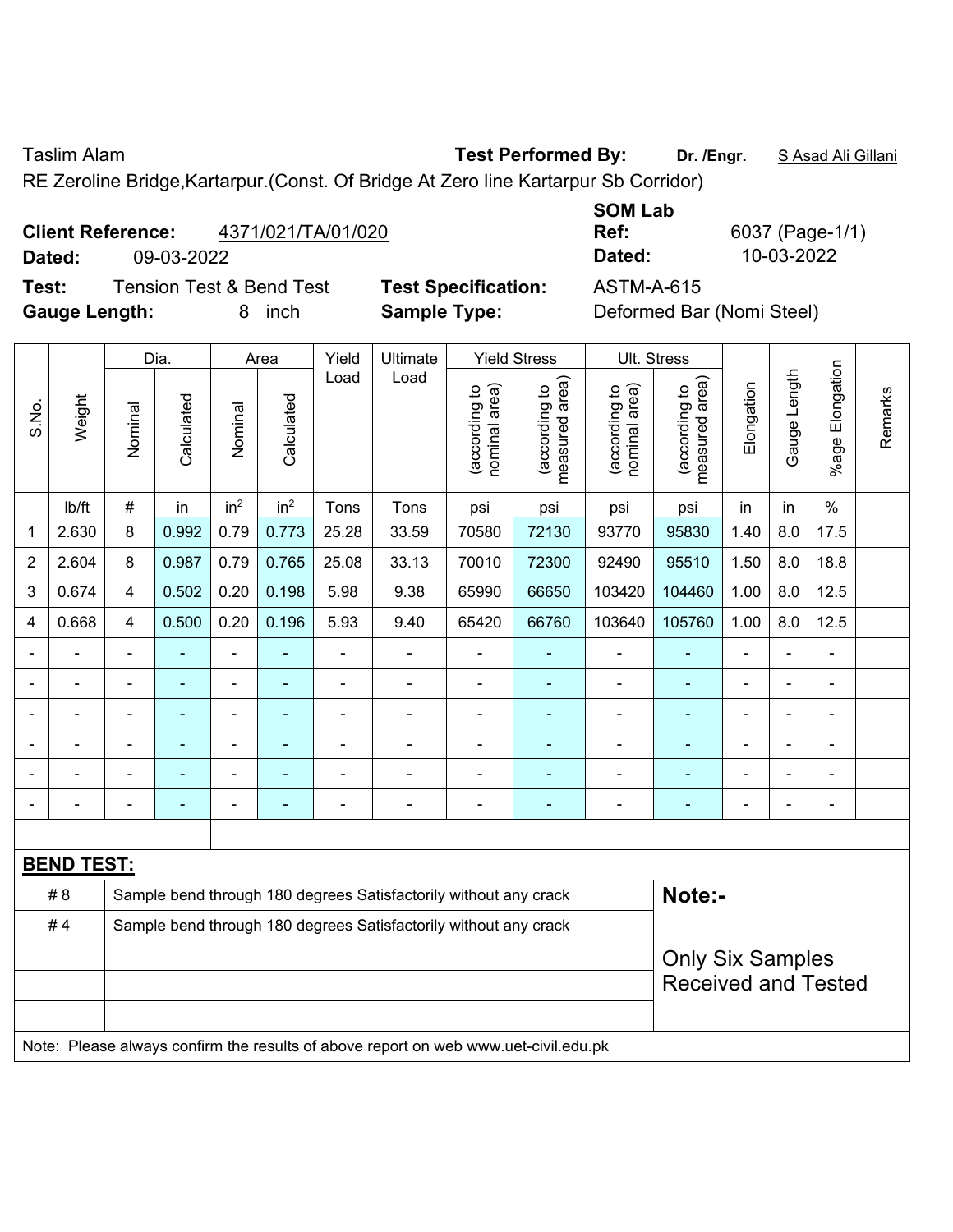Sub Divisional officer, **Test Performed By:** Dr. /Engr. **Asad Ali Gillani** Associates And Divisional Ali Gillani

BSD Nankana Sahib.(Baba Guru Nanak University At Nankana Sahib (Ph-I) Group No.1)

|                          |            |                 |             | --------                                                        |              |
|--------------------------|------------|-----------------|-------------|-----------------------------------------------------------------|--------------|
| <b>Client Reference:</b> |            | 813/SDO/BSD/NNS |             | Ref:                                                            | 6038 (Page-1 |
| Dated:                   | 28-02-2022 |                 |             | Dated:                                                          | 10-03-2022   |
| - -                      |            |                 | ___________ | $\lambda$ $\lambda$ $\tau$ $\lambda$ $\lambda$ $\lambda$ $\tau$ |              |

**Test:** Tension Test & Bend Test **Test Specification:** ASTM-A-615 **Gauge Length:** 8 inch **Sample Type:** Deformed Bar

**SOM Lab Ref:** 6038 (Page-1/1)

|                          | Weight |                | Dia.       |                          | Area            | Yield                    | Ultimate                                                         |                                | <b>Yield Stress</b>                         | Ult. Stress                    |                                 |                          |                |                            |         |
|--------------------------|--------|----------------|------------|--------------------------|-----------------|--------------------------|------------------------------------------------------------------|--------------------------------|---------------------------------------------|--------------------------------|---------------------------------|--------------------------|----------------|----------------------------|---------|
| S.No.                    |        | Nominal        | Calculated | Nominal                  | Calculated      | Load                     | Load                                                             | nominal area)<br>(according to | (according to<br>neasured area)<br>measured | nominal area)<br>(according to | (according to<br>measured area) | Elongation               | Gauge Length   | Elongation<br>$%$ age      | Remarks |
|                          | lb/ft  | $\#$           | in         | in <sup>2</sup>          | in <sup>2</sup> | Tons                     | Tons                                                             | psi                            | psi                                         | psi                            | psi                             | in                       | in             | $\%$                       |         |
| 1                        | 2.736  | 8              | 1.012      | 0.79                     | 0.804           | 26.07                    | 35.88                                                            | 72770                          | 71500                                       | 100170                         | 98430                           | 1.20                     | 8.0            | 15.0                       |         |
| $\overline{2}$           | 1.504  | $6\phantom{a}$ | 0.750      | 0.44                     | 0.442           | 12.81                    | 18.20                                                            | 64230                          | 63940                                       | 91210                          | 90790                           | 1.40                     | 8.0            | 17.5                       |         |
| 3                        | 0.673  | $\overline{4}$ | 0.502      | 0.20                     | 0.198           | 6.07                     | 8.23                                                             | 66890                          | 67560                                       | 90720                          | 91630                           | 1.20                     | 8.0            | 15.0                       |         |
| $\overline{\phantom{a}}$ | ÷      | $\blacksquare$ |            | $\overline{\phantom{a}}$ | $\blacksquare$  | $\overline{\phantom{a}}$ | ÷,                                                               | $\blacksquare$                 | $\blacksquare$                              | $\blacksquare$                 | ÷                               | ä,                       | $\blacksquare$ | $\blacksquare$             |         |
| $\blacksquare$           |        | ä,             | ä,         | $\blacksquare$           | $\blacksquare$  | $\blacksquare$           | $\blacksquare$                                                   | ä,                             | $\overline{\phantom{a}}$                    | $\blacksquare$                 | ä,                              | ÷                        |                | $\blacksquare$             |         |
|                          |        | $\blacksquare$ |            | $\blacksquare$           |                 |                          | $\blacksquare$                                                   | $\blacksquare$                 | $\blacksquare$                              | $\blacksquare$                 |                                 | $\blacksquare$           |                | $\blacksquare$             |         |
|                          |        | $\blacksquare$ |            |                          |                 |                          | $\blacksquare$                                                   |                                |                                             |                                |                                 |                          |                |                            |         |
| $\blacksquare$           |        | $\blacksquare$ |            | $\blacksquare$           |                 |                          | $\blacksquare$                                                   | ä,                             | $\blacksquare$                              | $\blacksquare$                 |                                 | $\overline{\phantom{a}}$ |                | $\blacksquare$             |         |
| $\blacksquare$           |        | $\blacksquare$ | ÷          | $\blacksquare$           | $\blacksquare$  |                          | $\blacksquare$                                                   | $\blacksquare$                 | $\overline{\phantom{a}}$                    | $\blacksquare$                 | $\blacksquare$                  | $\blacksquare$           |                | $\blacksquare$             |         |
|                          |        |                |            |                          |                 |                          |                                                                  |                                | $\blacksquare$                              |                                |                                 |                          |                | $\blacksquare$             |         |
|                          |        |                |            |                          |                 |                          |                                                                  |                                |                                             |                                |                                 |                          |                |                            |         |
| <b>BEND TEST:</b>        |        |                |            |                          |                 |                          |                                                                  |                                |                                             |                                |                                 |                          |                |                            |         |
|                          | #8     |                |            |                          |                 |                          | Sample bend through 180 degrees Satisfactorily without any crack |                                |                                             |                                | Note:-                          |                          |                |                            |         |
|                          | #6     |                |            |                          |                 |                          | Sample bend through 180 degrees Satisfactorily without any crack |                                |                                             |                                |                                 |                          |                |                            |         |
|                          | #4     |                |            |                          |                 |                          | Sample bend through 180 degrees Satisfactorily without any crack |                                |                                             |                                | <b>Only Six Samples</b>         |                          |                |                            |         |
|                          |        |                |            |                          |                 |                          |                                                                  |                                |                                             |                                |                                 |                          |                | <b>Received and Tested</b> |         |
|                          |        |                |            |                          |                 |                          |                                                                  |                                |                                             |                                |                                 |                          |                |                            |         |
|                          |        |                |            |                          |                 |                          |                                                                  |                                |                                             |                                |                                 |                          |                |                            |         |

Note: Please always confirm the results of above report on web www.uet-civil.edu.pk